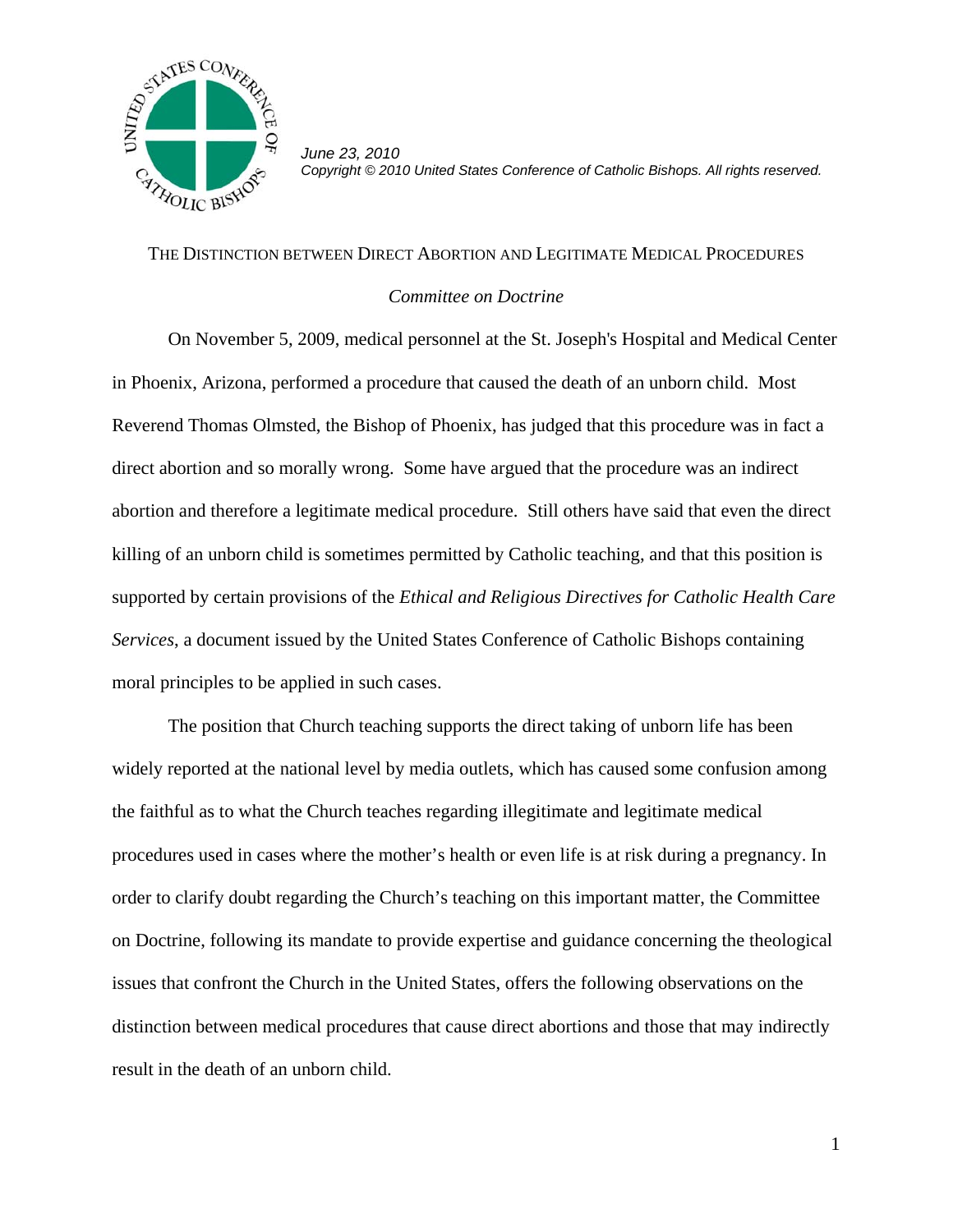This distinction appears in nos. 45 and 47 of the *Ethical and Religious Directive for Catholic Health Care Services*. ERD Directive no. 45 states: "Abortion (that is, the directly intended termination of pregnancy before viability or the directly intended destruction of a viable fetus) is never permitted. Every procedure whose sole immediate effect is the termination of pregnancy before viability is an abortion, which, in its moral context, includes the interval between conception and implantation of the embryo." Direct abortion is never morally permissible. One may never directly kill an innocent human being, no matter what the reason.

 By contrast, in some situations, it may be permissible to perform a medical procedure on a pregnant woman that directly treats a serious health problem but that also has a secondary effect that leads to the death of the developing child. ERD Directive no. 47 states: "Operations, treatments, and medications that have as their direct purpose the cure of a proportionately serious pathological condition of a pregnant woman are permitted when they cannot be safely postponed until the unborn child is viable, even if they will result in the death of the unborn child."

 The difference can be seen in two different scenarios in which the unborn child is not yet old enough to survive outside the womb. In the first scenario, a pregnant woman is experiencing problems with one or more of her organs, apparently as a result of the added burden of pregnancy. The doctor recommends an abortion to protect the health of the woman. In the second scenario, a pregnant woman develops cancer in her uterus. The doctor recommends surgery to remove the cancerous uterus as the only way to prevent the spread of the cancer. Removing the uterus will also lead to the death of the unborn child, who cannot survive at this point outside the uterus.

 The first scenario describes a direct abortion. The surgery *directly* targets the life of the unborn child. It is the surgical instrument in the hands of the doctor that causes the child's death. The surgery does not directly address the health problem of the woman, for example, by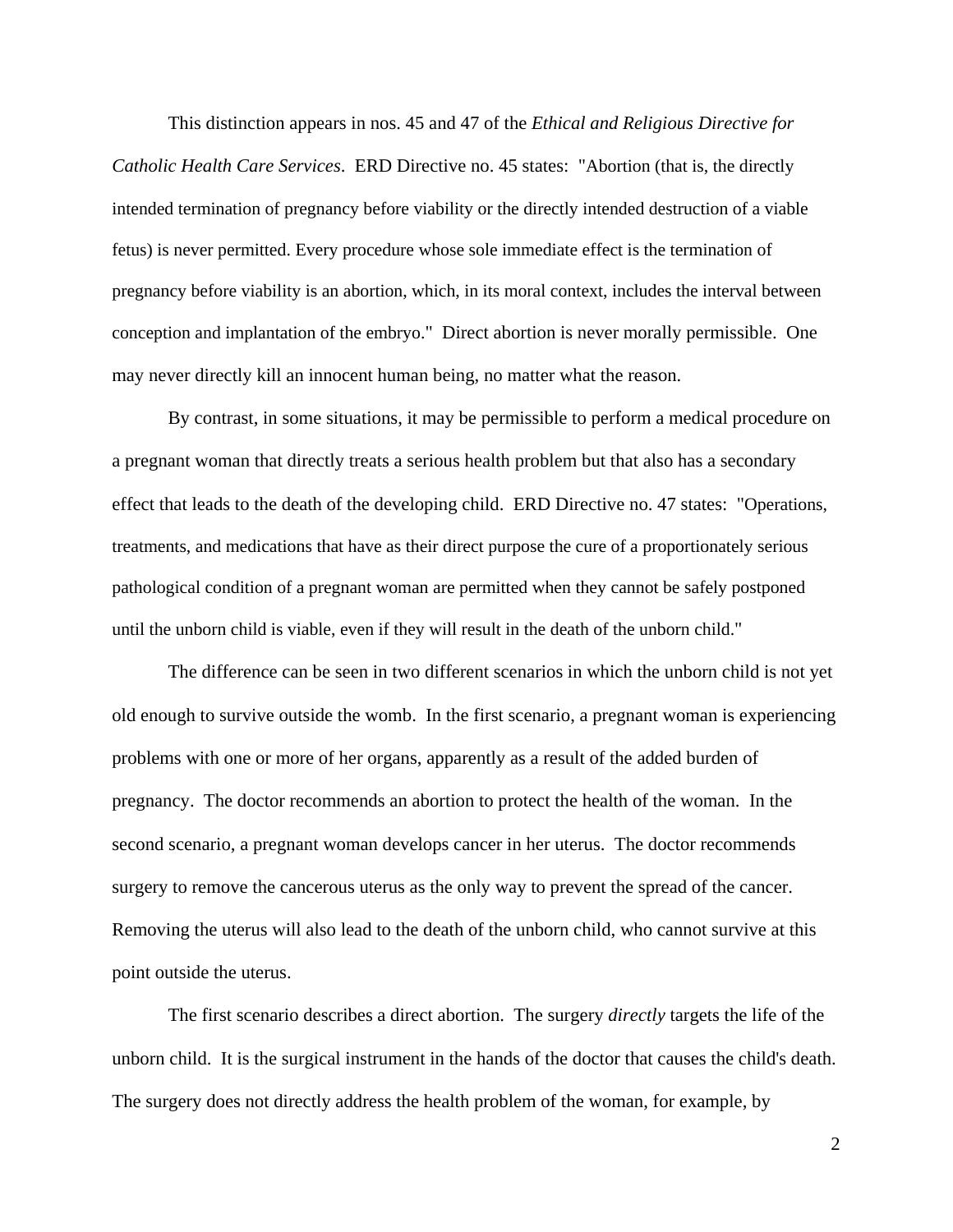repairing the organ that is malfunctioning. The surgery is likely to improve the functioning of the organ or organs, but only in an *indirect* way, i.e., by lessening the overall demands placed upon the organ or organs, since the burden posed by the pregnancy will be removed. The abortion is the means by which a reduced strain upon the organ or organs is achieved. As the Church has said many times, direct abortion is never permissible because a good end cannot justify an evil means.

 The second scenario describes a situation in which an urgently-needed medical procedure *indirectly* and unintentionally (although foreseeably) results in the death of an unborn child. In this case the surgery *directly* addresses the health problem of the woman, i.e., the organ that is malfunctioning (the cancerous uterus). The woman's health benefits directly *from the surgery,* because of the removal of the cancerous organ. The surgery does not directly target the life of the unborn child. The child will not be able to live long after the uterus is removed from the woman's body, but the death of the child is an unintended and unavoidable side effect and not the aim of the surgery.

 There is nothing intrinsically wrong with surgery to remove a malfunctioning organ. It is morally justified when the continued presence of the organ causes problems for the rest of the body. Surgery to terminate the life of an innocent person, however, is intrinsically wrong. There are no situations in which it can be justified. Pope Pius XII summed up Catholic teaching when he stated: "As long as a man is not guilty, his life is untouchable, and therefore any act directly tending to destroy it is illicit, whether such destruction is intended as an end in itself or only as a means to an end, whether it is a question of life in the embryonic stage or in a stage of full development or already in its final stages."<sup>1</sup>

 $\overline{a}$ 

<sup>&</sup>lt;sup>1</sup> Discourse to the Saint Luke Union of Italian Doctors, 12 November 1944; as cited in Congregation for the Doctrine of the Faith, *Declaration on Procured Abortion* (18 November 1974), no. 7 n. 15.